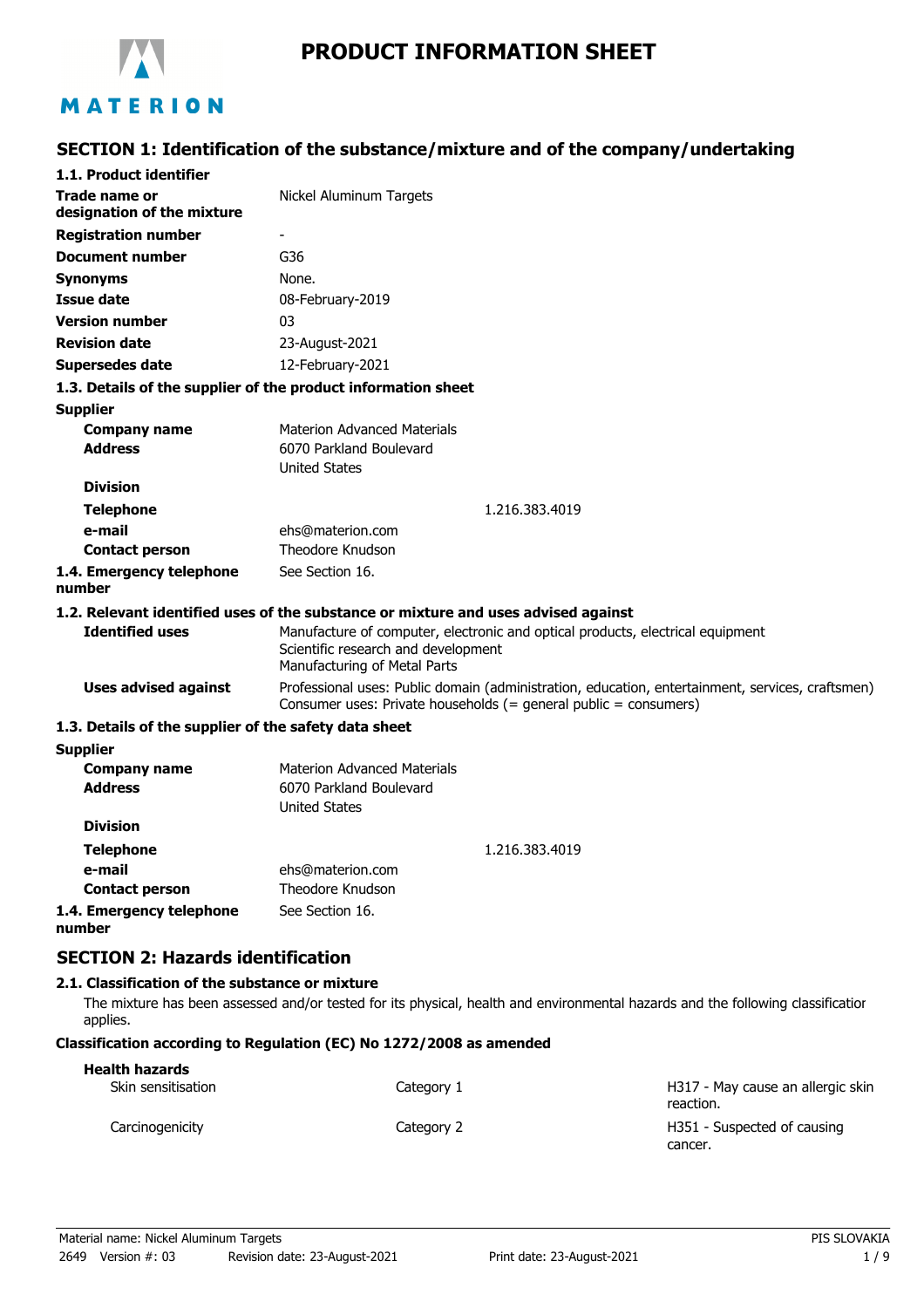| Specific target organ toxicity - repeated<br>exposure       |                              | Category 1 (Respiratory system)                                                                                                      | H372 - Causes damage to organs<br>(respiratory system) through<br>prolonged or repeated exposure by<br>inhalation. |
|-------------------------------------------------------------|------------------------------|--------------------------------------------------------------------------------------------------------------------------------------|--------------------------------------------------------------------------------------------------------------------|
| <b>Hazard summary</b>                                       |                              | May cause an allergic skin reaction. Suspected of causing cancer. Causes damage to organs<br>through prolonged or repeated exposure. |                                                                                                                    |
| 2.2. Label elements                                         |                              |                                                                                                                                      |                                                                                                                    |
| Label according to Regulation (EC) No. 1272/2008 as amended |                              |                                                                                                                                      |                                                                                                                    |
| <b>Contains:</b>                                            |                              | Aluminium, NICKEL POWDER; [PARTICLE DIAMETER < 1MM]                                                                                  |                                                                                                                    |
| <b>Hazard pictograms</b>                                    |                              |                                                                                                                                      |                                                                                                                    |
| <b>Signal word</b>                                          | Danger                       |                                                                                                                                      |                                                                                                                    |
| <b>Hazard statements</b>                                    |                              |                                                                                                                                      |                                                                                                                    |
| H317                                                        |                              | May cause an allergic skin reaction.                                                                                                 |                                                                                                                    |
| H351                                                        | Suspected of causing cancer. |                                                                                                                                      |                                                                                                                    |
| H372                                                        | inhalation.                  | Causes damage to organs (respiratory system) through prolonged or repeated exposure by                                               |                                                                                                                    |
| <b>Precautionary statements</b>                             |                              |                                                                                                                                      |                                                                                                                    |
| <b>Prevention</b>                                           |                              |                                                                                                                                      |                                                                                                                    |
| P201                                                        |                              | Obtain special instructions before use.                                                                                              |                                                                                                                    |
| P202                                                        |                              | Do not handle until all safety precautions have been read and understood.                                                            |                                                                                                                    |
| P260                                                        |                              | Do not breathe dust/fume/gas/mist/vapours/spray.                                                                                     |                                                                                                                    |
| P264                                                        |                              | Wash thoroughly after handling.<br>Do not eat, drink or smoke when using this product.                                               |                                                                                                                    |
| P270<br>P272                                                |                              | Contaminated work clothing should not be allowed out of the workplace.                                                               |                                                                                                                    |
| P280                                                        |                              | Wear protective gloves/protective clothing/eye protection/face protection.                                                           |                                                                                                                    |
| <b>Response</b>                                             |                              |                                                                                                                                      |                                                                                                                    |
| $P302 + P350$                                               |                              | If on skin: Wash with plenty of water.                                                                                               |                                                                                                                    |
| $P304 + P340$                                               |                              | If inhaled: Remove person to fresh air and keep comfortable for breathing.                                                           |                                                                                                                    |
| $P308 + P313$                                               |                              | If exposed or concerned: Get medical advice/attention.                                                                               |                                                                                                                    |
| $P362 + P364$                                               |                              | Take off contaminated clothing and wash it before reuse.                                                                             |                                                                                                                    |
| <b>Storage</b>                                              |                              |                                                                                                                                      |                                                                                                                    |
| P405                                                        | Store locked up.             |                                                                                                                                      |                                                                                                                    |
| <b>Disposal</b>                                             |                              |                                                                                                                                      |                                                                                                                    |
| P501                                                        |                              | Dispose of contents/container in accordance with local/regional/national/international regulations.                                  |                                                                                                                    |
| Supplemental label<br>information                           |                              | For further information, please contact the Product Stewardship Department at +1.216.383.4019.                                       |                                                                                                                    |
| 2.3. Other hazards                                          |                              | Not a PBT or vPvB substance or mixture.                                                                                              |                                                                                                                    |
|                                                             |                              |                                                                                                                                      |                                                                                                                    |

# **SECTION 3: Composition/information on ingredients**

### **3.2. Mixtures**

### **General information**

**General information**

| <b>Chemical name</b>                       | $\frac{0}{0}$ | No.                          | CAS-No. / EC REACH Registration No. Index No.                                       | <b>Notes</b> |
|--------------------------------------------|---------------|------------------------------|-------------------------------------------------------------------------------------|--------------|
| NICKEL POWDER; [PARTICLE<br>DIAMETER < 1MM | 80 - 98       | 7440-02-0<br>$231 - 111 - 4$ | 01-2119438727-29-0049<br>028-002-00-7                                               |              |
|                                            |               |                              | Classification: Skin Sens. 1; H317, STOT SE 3; H335, Carc. 2; H351, STOT RE 2; H373 | 7,S          |
| Aluminium                                  | $2 - 20$      | 7429-90-5<br>231-072-3       | 01-2119529243-45-0056 013-002-00-1                                                  |              |
| <b>Classification: -</b>                   |               |                              |                                                                                     |              |

### **SECTION 4: First aid measures**

If you feel unwell, seek medical advice (show the label where possible). Ensure that medical personnel are aware of the material(s) involved, and take precautions to protect themselves.

#### **4.1. Description of first aid measures**

Remove victim to fresh air and keep at rest in a position comfortable for breathing. Call a poison centre or doctor/physician if you feel unwell. **Inhalation**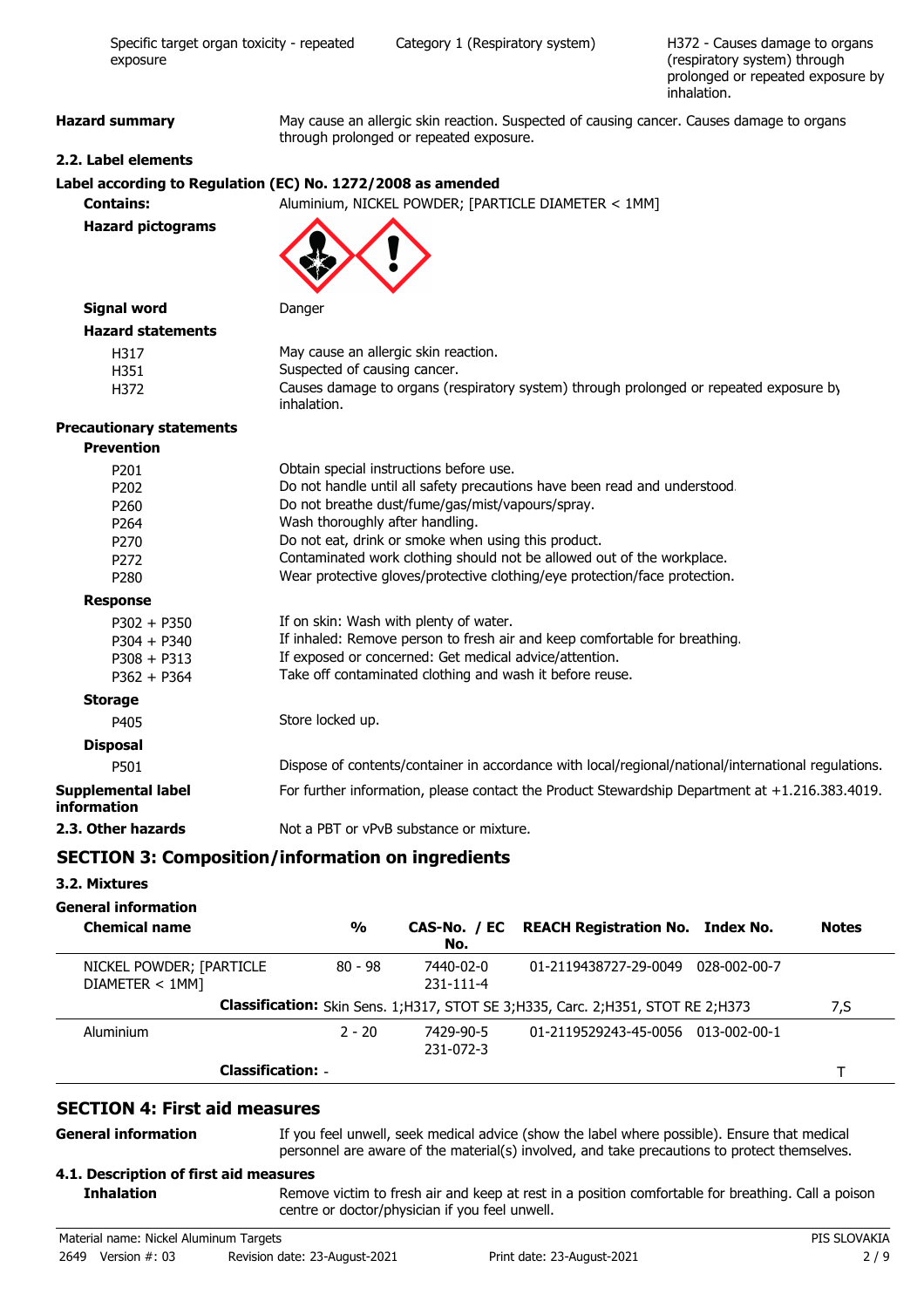| <b>Skin contact</b>                                                                      | Remove contaminated clothing immediately and wash skin with soap and water. In case of eczema<br>or other skin disorders: Seek medical attention and take along these instructions. |
|------------------------------------------------------------------------------------------|-------------------------------------------------------------------------------------------------------------------------------------------------------------------------------------|
| Eye contact                                                                              | Rinse with water. Get medical attention if irritation develops and persists.                                                                                                        |
| <b>Ingestion</b>                                                                         | Rinse mouth. Get medical attention if symptoms occur.                                                                                                                               |
| 4.2. Most important<br>symptoms and effects, both<br>acute and delayed                   | May cause an allergic skin reaction. May cause respiratory irritation.                                                                                                              |
| 4.3. Indication of any<br>immediate medical attention<br>and special treatment<br>needed | Provide general supportive measures and treat symptomatically. Keep victim under observation.<br>Symptoms may be delayed.                                                           |
| <b>SECTION 5: Firefighting measures</b>                                                  |                                                                                                                                                                                     |
| <b>General fire hazards</b>                                                              | No unusual fire or explosion hazards noted.                                                                                                                                         |
| 5.1. Extinguishing media<br><b>Suitable extinguishing</b><br>media                       | Powder. Dry sand.                                                                                                                                                                   |
| Unsuitable extinguishing<br>media                                                        | Carbon dioxide (CO2).                                                                                                                                                               |
| 5.2. Special hazards arising<br>from the substance or<br>mixture                         | None known.                                                                                                                                                                         |
| 5.3. Advice for firefighters                                                             |                                                                                                                                                                                     |
| <b>Special protective</b><br>equipment for<br>firefighters                               | Wear suitable protective equipment.                                                                                                                                                 |
| <b>Special firefighting</b><br>procedures                                                | Move containers from fire area if you can do so without risk.                                                                                                                       |

### **SECTION 6: Accidental release measures**

|                                                              | 6.1. Personal precautions, protective equipment and emergency procedures                           |
|--------------------------------------------------------------|----------------------------------------------------------------------------------------------------|
| For non-emergency<br>personnel                               | Keep unnecessary personnel away. For personal protection, see section 8 of the PIS.                |
| For emergency<br>responders                                  | Keep unnecessary personnel away. Use personal protection recommended in Section 8 of the PIS.      |
| 6.2. Environmental<br>precautions                            | Avoid discharge into drains, water courses or onto the ground.                                     |
| 6.3. Methods and material for<br>containment and cleaning up | Stop the flow of material, if this is without risk. For waste disposal, see section 13 of the PIS. |
| 6.4. Reference to other<br>sections                          | For personal protection, see section 8. For waste disposal, see section 13.                        |

**Specific methods** Use standard firefighting procedures and consider the hazards of other involved materials.

# **SECTION 7: Handling and storage**

| 7.1. Precautions for safe<br>handling                                   | Do not handle until all safety precautions have been read and understood. Wear appropriate<br>personal protective equipment. Observe good industrial hygiene practices. |
|-------------------------------------------------------------------------|-------------------------------------------------------------------------------------------------------------------------------------------------------------------------|
| 7.2. Conditions for safe<br>storage, including any<br>incompatibilities | Store locked up. Store away from incompatible materials (see Section 10 of the PIS).                                                                                    |
| 7.3. Specific end use(s)                                                | Not available.                                                                                                                                                          |

## **SECTION 8: Exposure controls/personal protection**

### **8.1. Control parameters**

#### **Occupational exposure limits**

| <b>Components</b>                                              | Type        | Slovakia. OELs for carcinogens and mutagens. Regulation No. 46/2002 on carcinogenic and mutagenic substances<br><b>Value</b> | Form                |
|----------------------------------------------------------------|-------------|------------------------------------------------------------------------------------------------------------------------------|---------------------|
| NICKEL POWDER;<br>[PARTICLE DIAMETER <<br>1MM] (CAS 7440-02-0) | <b>TWA</b>  | $0.05 \,\mathrm{mg/m}$                                                                                                       | Inhalable fraction. |
|                                                                |             |                                                                                                                              |                     |
| <b>Components</b>                                              | <b>Type</b> | Slovakia. OELs. Regulation No. 300/2007 concerning protection of health in work with chemical agents<br><b>Value</b>         | Form                |
| Aluminium (CAS 7429-90-5)                                      | <b>TWA</b>  | 4 mg/m $3$                                                                                                                   | Inhalable fraction. |
| Material name: Nickel Aluminum Targets                         |             |                                                                                                                              | PIS SLOVAKIA        |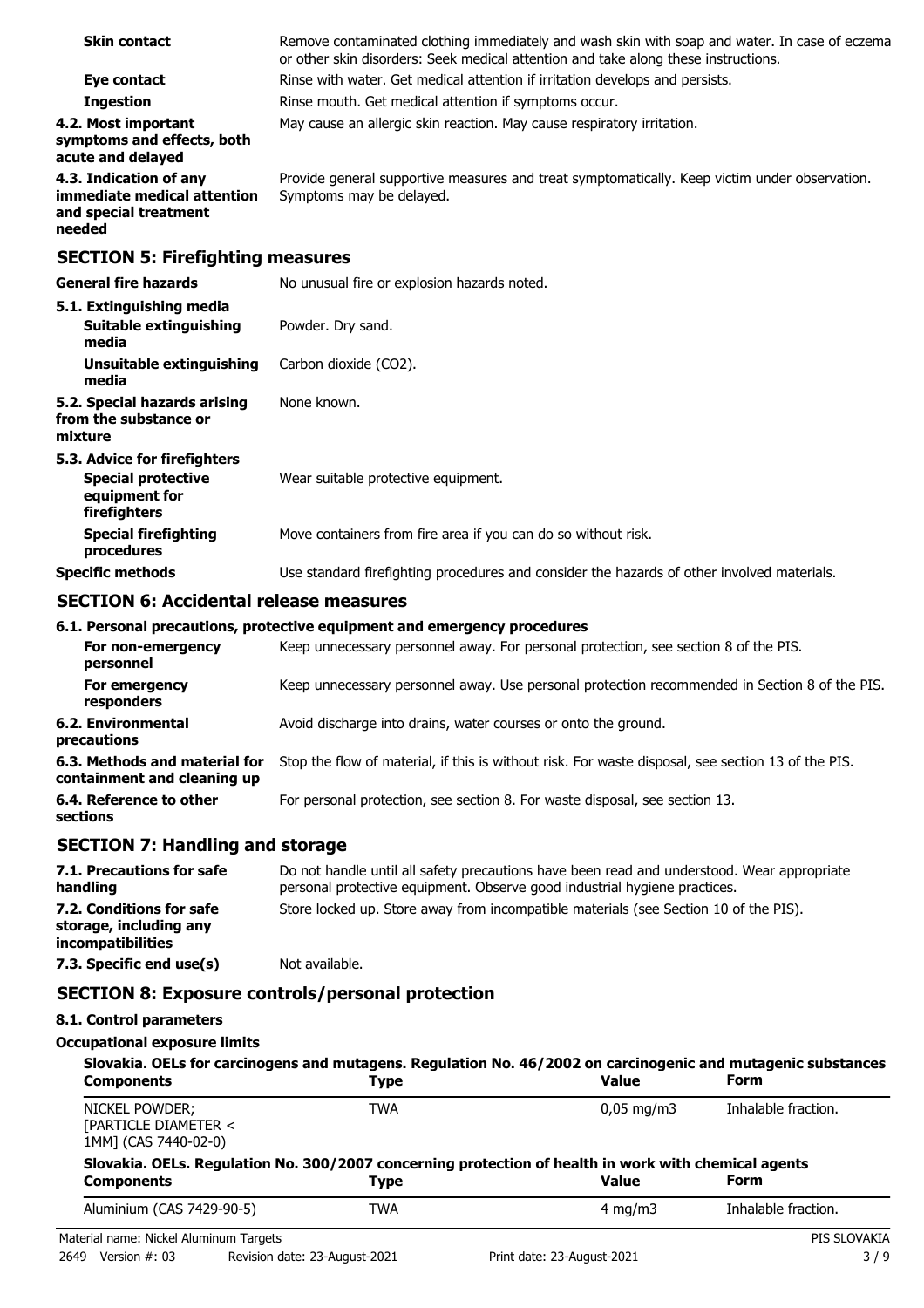| Slovakia. OELs. Regulation No. 300/2007 concerning protection of health in work with chemical agents<br><b>Components</b>                |                                    | <b>Type</b>                                                                           |                        | <b>Value</b>         | <b>Form</b>                                                                                                                                                                                                                                                                                           |
|------------------------------------------------------------------------------------------------------------------------------------------|------------------------------------|---------------------------------------------------------------------------------------|------------------------|----------------------|-------------------------------------------------------------------------------------------------------------------------------------------------------------------------------------------------------------------------------------------------------------------------------------------------------|
|                                                                                                                                          |                                    |                                                                                       |                        | $1,5$ mg/m3          | Respirable fraction.                                                                                                                                                                                                                                                                                  |
| <b>Biological limit values</b>                                                                                                           |                                    |                                                                                       |                        |                      |                                                                                                                                                                                                                                                                                                       |
| Slovakia. BLVs (Biological Limit Value). Regulation no. 355/2006 concerning protection of workers exposed to<br>chemical agents, Annex 2 |                                    |                                                                                       |                        |                      |                                                                                                                                                                                                                                                                                                       |
| <b>Components</b>                                                                                                                        | <b>Value</b>                       | <b>Determinant</b>                                                                    | <b>Specimen</b>        | <b>Sampling Time</b> |                                                                                                                                                                                                                                                                                                       |
| Aluminium (CAS 7429-90-5) 60 µg/g                                                                                                        |                                    | Aluminium                                                                             | Creatinine in<br>urine | $\ast$               |                                                                                                                                                                                                                                                                                                       |
| * - For sampling details, please see the source document.                                                                                |                                    |                                                                                       |                        |                      |                                                                                                                                                                                                                                                                                                       |
| <b>Recommended monitoring</b><br>procedures                                                                                              |                                    | Follow standard monitoring procedures.                                                |                        |                      |                                                                                                                                                                                                                                                                                                       |
| Derived no effect levels<br>(DNELs)                                                                                                      | Not available.                     |                                                                                       |                        |                      |                                                                                                                                                                                                                                                                                                       |
| <b>Predicted no effect</b><br>concentrations (PNECs)                                                                                     | Not available.                     |                                                                                       |                        |                      |                                                                                                                                                                                                                                                                                                       |
| 8.2. Exposure controls                                                                                                                   |                                    |                                                                                       |                        |                      |                                                                                                                                                                                                                                                                                                       |
| <b>Appropriate engineering</b><br>controls                                                                                               |                                    | established, maintain airborne levels to an acceptable level.                         |                        |                      | Good general ventilation should be used. Ventilation rates should be matched to conditions. If<br>applicable, use process enclosures, local exhaust ventilation, or other engineering controls to<br>maintain airborne levels below recommended exposure limits. If exposure limits have not been     |
| Individual protection measures, such as personal protective equipment                                                                    |                                    |                                                                                       |                        |                      |                                                                                                                                                                                                                                                                                                       |
| <b>General information</b>                                                                                                               | equipment.                         |                                                                                       |                        |                      | Use personal protective equipment as required. Personal protection equipment should be chosen<br>according to the CEN standards and in discussion with the supplier of the personal protective                                                                                                        |
| Eye/face protection                                                                                                                      |                                    | Wear safety glasses with side shields (or goggles).                                   |                        |                      |                                                                                                                                                                                                                                                                                                       |
| <b>Skin protection</b>                                                                                                                   |                                    |                                                                                       |                        |                      |                                                                                                                                                                                                                                                                                                       |
| - Hand protection                                                                                                                        |                                    | Wear gloves to prevent metal cuts and skin abrasions during handling.                 |                        |                      |                                                                                                                                                                                                                                                                                                       |
| - Other                                                                                                                                  | Wear suitable protective clothing. |                                                                                       |                        |                      |                                                                                                                                                                                                                                                                                                       |
| <b>Respiratory protection</b>                                                                                                            |                                    | In case of insufficient ventilation, wear suitable respiratory equipment.             |                        |                      |                                                                                                                                                                                                                                                                                                       |
| <b>Thermal hazards</b>                                                                                                                   |                                    | Wear appropriate thermal protective clothing, when necessary.                         |                        |                      |                                                                                                                                                                                                                                                                                                       |
| <b>Hygiene measures</b>                                                                                                                  |                                    | should not be allowed out of the workplace.                                           |                        |                      | Observe any medical surveillance requirements. Always observe good personal hygiene measures,<br>such as washing after handling the material and before eating, drinking, and/or smoking. Routinely<br>wash work clothing and protective equipment to remove contaminants. Contaminated work clothing |
| <b>Environmental exposure</b><br>controls                                                                                                |                                    | Inform appropriate managerial or supervisory personnel of all environmental releases. |                        |                      |                                                                                                                                                                                                                                                                                                       |

# **SECTION 9: Physical and chemical properties**

### **9.1. Information on basic physical and chemical properties**

| <b>Appearance</b>                            |                                              |
|----------------------------------------------|----------------------------------------------|
| <b>Physical state</b>                        | Solid.                                       |
| Form                                         | Particulate.                                 |
| Colour                                       | Light grey.                                  |
| <b>Odour</b>                                 | None.                                        |
| <b>Odour threshold</b>                       | Not applicable.                              |
| рH                                           | Not applicable.                              |
| <b>Melting point/freezing point</b>          | 660 °C (1220 °F) estimated / Not applicable. |
| Initial boiling point and<br>boiling range   | Not applicable.                              |
| Flash point                                  | Not applicable.                              |
| <b>Evaporation rate</b>                      | Not applicable.                              |
| Flammability (solid, gas)                    | None known.                                  |
| Upper/lower flammability or explosive limits |                                              |
| Explosive limit - lower (<br>%)              | Not applicable.                              |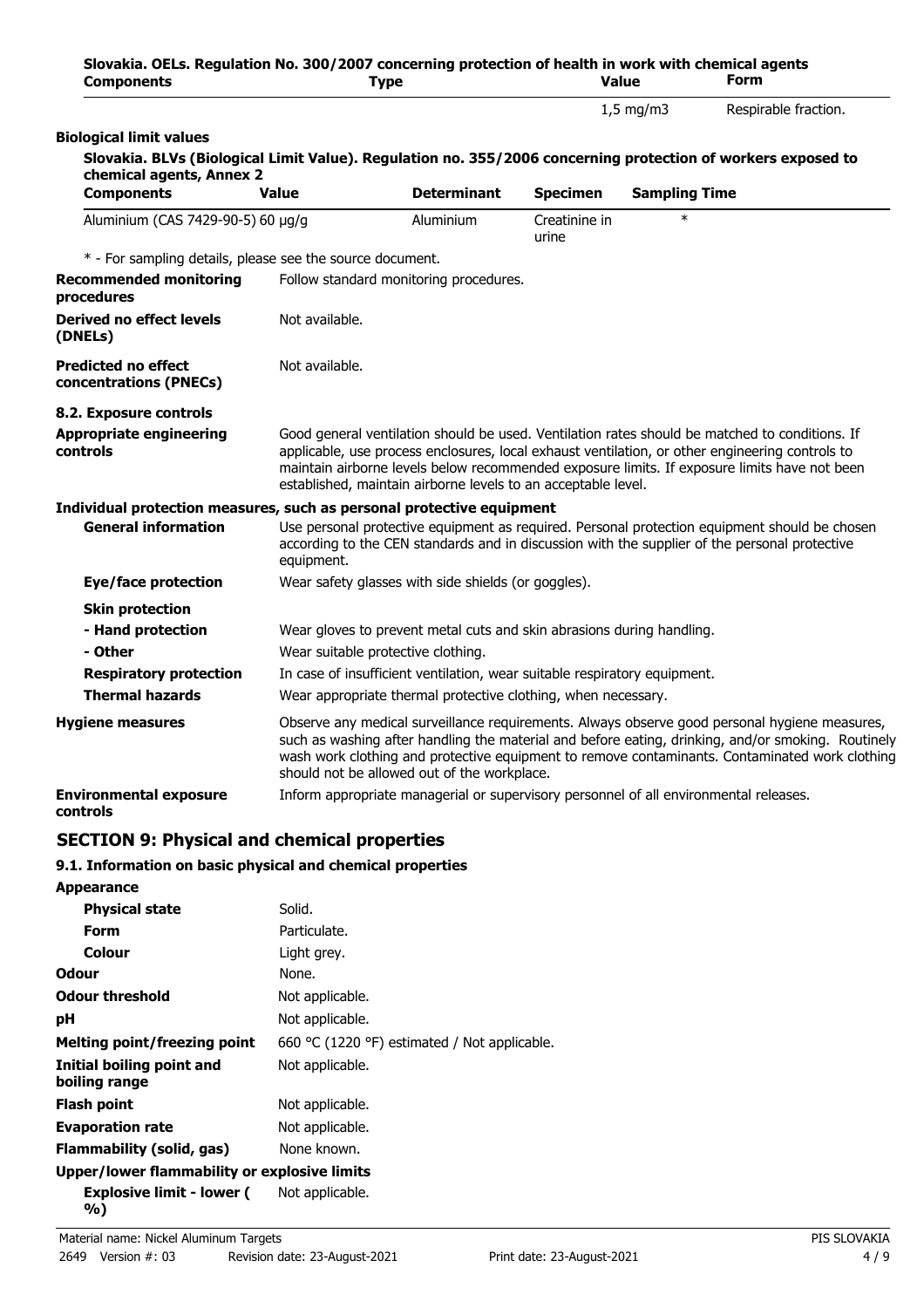| <b>Explosive limit - lower (</b><br>%) temperature | Not applicable.      |
|----------------------------------------------------|----------------------|
| <b>Explosive limit - upper</b><br>(%)              | Not applicable.      |
| <b>Explosive limit - upper (</b><br>%) temperature | Not applicable.      |
| Vapour pressure                                    | Not applicable.      |
| Vapour density                                     | Not applicable.      |
| Relative density                                   | Not applicable.      |
| Solubility(ies)                                    |                      |
| Solubility (water)                                 | Insoluble.           |
| <b>Partition coefficient</b><br>(n-octanol/water)  | Not applicable.      |
| <b>Auto-ignition temperature</b>                   | Not applicable.      |
| <b>Decomposition temperature</b>                   | Not applicable.      |
| Viscosity                                          | Not applicable.      |
| <b>Explosive properties</b>                        | Not explosive.       |
| <b>Oxidising properties</b>                        | Not oxidising.       |
| 9.2. Other information                             |                      |
| <b>Density</b>                                     | 7,85 g/cm3 estimated |

# **SECTION 10: Stability and reactivity**

| 10.1. Reactivity                            | The product is stable and non-reactive under normal conditions of use, storage and transport.                              |
|---------------------------------------------|----------------------------------------------------------------------------------------------------------------------------|
| 10.2. Chemical stability                    | Material is stable under normal conditions.                                                                                |
| 10.3. Possibility of hazardous<br>reactions | No dangerous reaction known under conditions of normal use.                                                                |
| 10.4. Conditions to avoid                   | Keep away from heat, hot surfaces, sparks, open flames and other ignition sources. Contact with<br>incompatible materials. |
| 10.5. Incompatible materials                | Strong acids.                                                                                                              |
| 10.6. Hazardous<br>decomposition products   | No hazardous decomposition products are known.                                                                             |

### **SECTION 11: Toxicological information**

**General information CCCUPATION** Occupational exposure to the substance or mixture may cause adverse effects.

#### **Information on likely routes of exposure**

| <b>Inhalation</b>   | Prolonged inhalation may be harmful.                                                                                   |
|---------------------|------------------------------------------------------------------------------------------------------------------------|
| <b>Skin contact</b> | May cause an allergic skin reaction.                                                                                   |
| Eye contact         | Not likely, due to the form of the product.                                                                            |
| <b>Ingestion</b>    | May cause discomfort if swallowed. However, ingestion is not likely to be a primary route of<br>occupational exposure. |
| <b>Symptoms</b>     | May cause an allergic skin reaction.                                                                                   |

#### **11.1. Information on toxicological effects**

| <b>Acute toxicity</b>                | Not known.                                                    |
|--------------------------------------|---------------------------------------------------------------|
| <b>Skin corrosion/irritation</b>     | Not relevant, due to the form of the product.                 |
| Serious eye damage/eye<br>irritation | Not likely, due to the form of the product.                   |
| <b>Respiratory sensitisation</b>     | Not a respiratory sensitizer.                                 |
| <b>Skin sensitisation</b>            | May cause an allergic skin reaction.                          |
| <b>Germ cell mutagenicity</b>        | Not classified.                                               |
| Carcinogenicity                      | Suspected of causing cancer.                                  |
|                                      | <b>IARC Monographs. Overall Evaluation of Carcinogenicity</b> |

#### **IARC Monographs. Overall Evaluation of Carcinogenicity**

| (CAS 7440-02-0)              | NICKEL POWDER; [PARTICLE DIAMETER < 1MM] |                                                                             |
|------------------------------|------------------------------------------|-----------------------------------------------------------------------------|
| <b>Reproductive toxicity</b> |                                          | Due to partial or complete lack of data the classification is not possible. |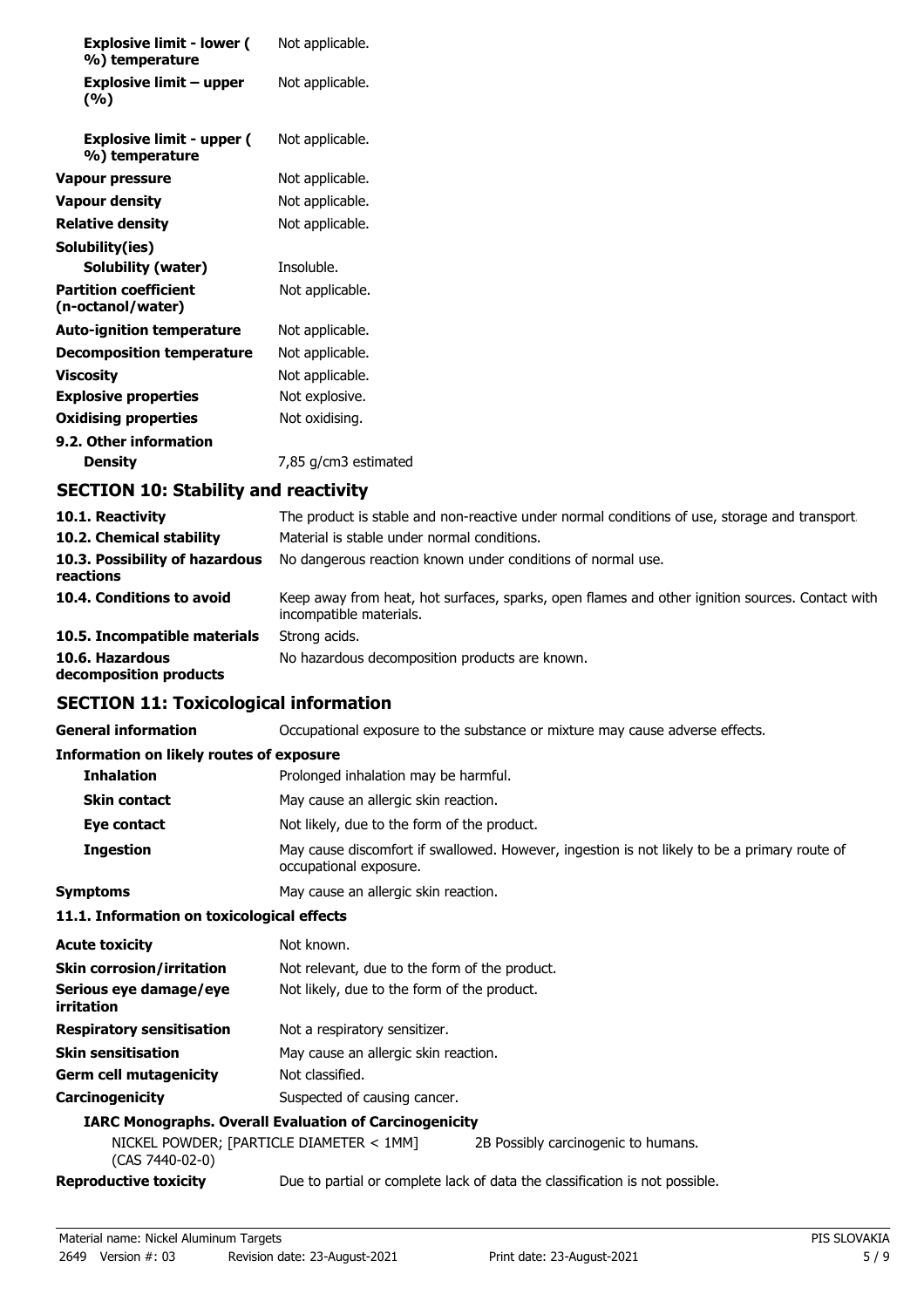| Specific target organ toxicity<br>- single exposure       | Not classified.                                                                                               |                                                                              |                                                                                                                                                                                            |
|-----------------------------------------------------------|---------------------------------------------------------------------------------------------------------------|------------------------------------------------------------------------------|--------------------------------------------------------------------------------------------------------------------------------------------------------------------------------------------|
| Specific target organ toxicity<br>- repeated exposure     |                                                                                                               | Causes damage to organs through prolonged or repeated exposure.              |                                                                                                                                                                                            |
| <b>Aspiration hazard</b>                                  | Not an aspiration hazard.                                                                                     |                                                                              |                                                                                                                                                                                            |
| <b>Mixture versus substance</b><br>information            | Not applicable.                                                                                               |                                                                              |                                                                                                                                                                                            |
| <b>Other information</b>                                  | Not available.                                                                                                |                                                                              |                                                                                                                                                                                            |
| <b>SECTION 12: Ecological information</b>                 |                                                                                                               |                                                                              |                                                                                                                                                                                            |
| 12.1. Toxicity                                            | Based on available data, the classification criteria are not met for hazardous to the aquatic<br>environment. |                                                                              |                                                                                                                                                                                            |
| <b>Product</b>                                            |                                                                                                               | <b>Species</b>                                                               | <b>Test Results</b>                                                                                                                                                                        |
| Nickel Aluminum Targets                                   |                                                                                                               |                                                                              |                                                                                                                                                                                            |
| <b>Aquatic</b>                                            |                                                                                                               |                                                                              |                                                                                                                                                                                            |
| Acute                                                     |                                                                                                               |                                                                              |                                                                                                                                                                                            |
| Fish                                                      | <b>LC50</b>                                                                                                   | Fish                                                                         | 0,0612 mg/l, 4 days estimated                                                                                                                                                              |
| <b>Components</b>                                         |                                                                                                               | <b>Species</b>                                                               | <b>Test Results</b>                                                                                                                                                                        |
| NICKEL POWDER; [PARTICLE DIAMETER < 1MM] (CAS 7440-02-0)  |                                                                                                               |                                                                              |                                                                                                                                                                                            |
| <b>Aquatic</b>                                            |                                                                                                               |                                                                              |                                                                                                                                                                                            |
| Acute                                                     |                                                                                                               |                                                                              |                                                                                                                                                                                            |
| Fish                                                      | <b>LC50</b>                                                                                                   | Rainbow trout, donaldson trout<br>(Oncorhynchus mykiss)                      | 0,06 mg/l, 4 days                                                                                                                                                                          |
| 12.2. Persistence and<br>degradability                    |                                                                                                               | No data is available on the degradability of any ingredients in the mixture. |                                                                                                                                                                                            |
| 12.3. Bioaccumulative<br>potential                        | No data available.                                                                                            |                                                                              |                                                                                                                                                                                            |
| <b>Partition coefficient</b><br>n-octanol/water (log Kow) | Not available.                                                                                                |                                                                              |                                                                                                                                                                                            |
| <b>Bioconcentration factor (BCF)</b>                      | Not available.                                                                                                |                                                                              |                                                                                                                                                                                            |
| 12.4. Mobility in soil                                    |                                                                                                               | No data available.                                                           |                                                                                                                                                                                            |
| 12.5. Results of PBT and<br><b>vPvB</b> assessment        |                                                                                                               | Not a PBT or vPvB substance or mixture.                                      |                                                                                                                                                                                            |
| 12.6. Other adverse effects                               |                                                                                                               |                                                                              | No other adverse environmental effects (e.g. ozone depletion, photochemical ozone creation<br>potential, endocrine disruption, global warming potential) are expected from this component. |

# **SECTION 13: Disposal considerations**

| 13.1. Waste treatment methods |  |
|-------------------------------|--|
|-------------------------------|--|

| <b>Residual waste</b>                  | Dispose of in accordance with local regulations. Empty containers or liners may retain some product<br>residues. This material and its container must be disposed of in a safe manner (see: Disposal<br>instructions). |
|----------------------------------------|------------------------------------------------------------------------------------------------------------------------------------------------------------------------------------------------------------------------|
| <b>Contaminated packaging</b>          | Since emptied containers may retain product residue, follow label warnings even after container is<br>emptied. Empty containers should be taken to an approved waste handling site for recycling or<br>disposal.       |
| <b>EU waste code</b>                   | The Waste code should be assigned in discussion between the user, the producer and the waste<br>disposal company.                                                                                                      |
| <b>Disposal</b><br>methods/information | Collect and reclaim or dispose in sealed containers at licensed waste disposal site. Dispose of<br>contents/container in accordance with local/regional/national/international regulations.                            |
| <b>Special precautions</b>             | Dispose in accordance with all applicable regulations.                                                                                                                                                                 |

# **SECTION 14: Transport information**

# **ADR**

| 14.1. UN number<br>14.2. UN proper shipping<br>name | UN3178<br>FLAMMABLE SOLID, INORGANIC, N.O.S. |  |
|-----------------------------------------------------|----------------------------------------------|--|
| 14.3. Transport hazard class(es)                    |                                              |  |
| <b>Class</b>                                        | 4.1                                          |  |
| Subsidiary risk                                     | -                                            |  |
| Label(s)                                            | 4.1                                          |  |
| Hazard No. (ADR)                                    | 40                                           |  |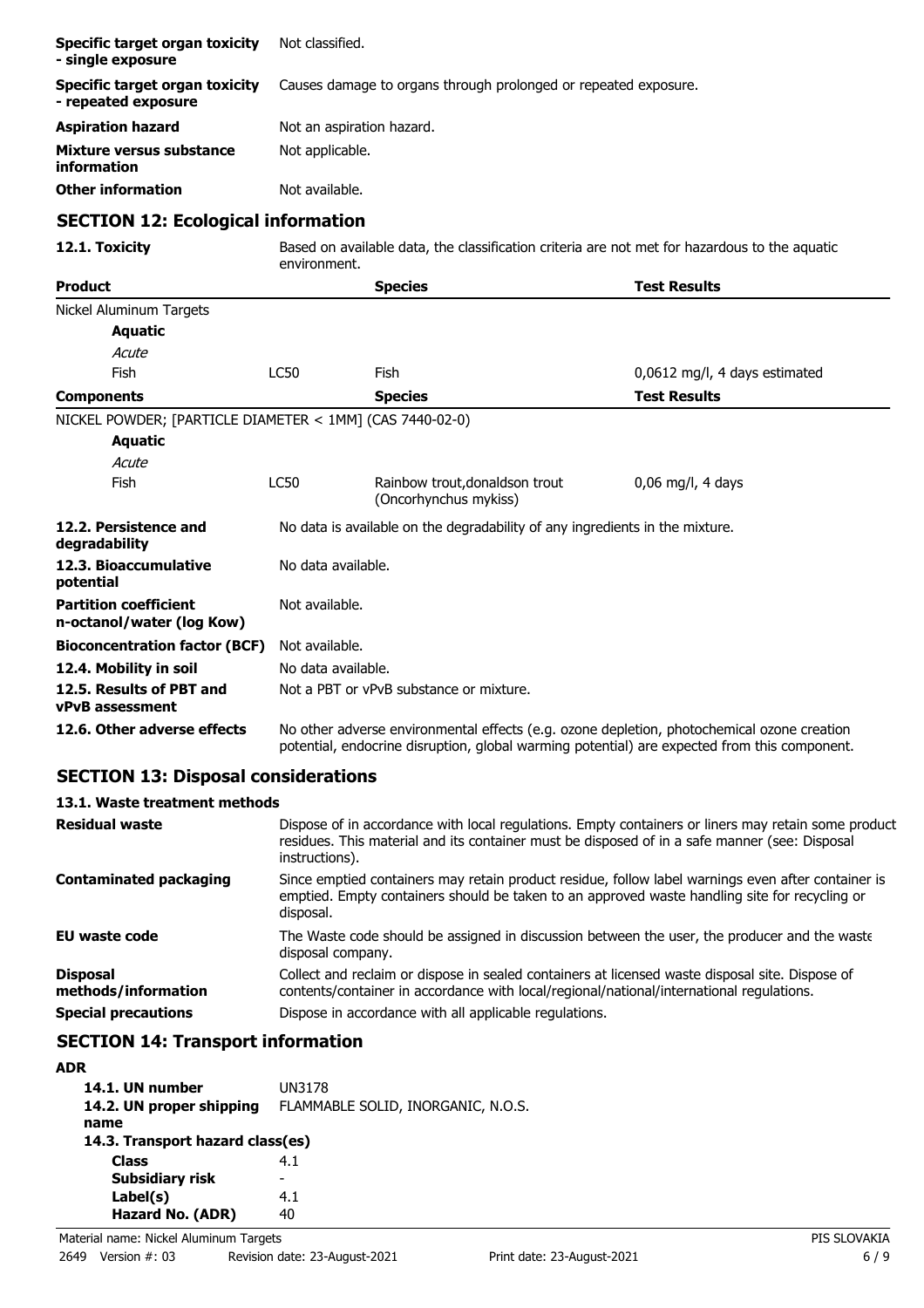**Tunnel restriction** E **code** 14.4. Packing group **III 14.5. Environmental** No. **hazards** 14.6. Special precautions Not available. **for user RID 14.1. UN number** UN3178 **14.2. UN proper shipping** FLAMMABLE SOLID, INORGANIC, N.O.S. **name Class** 4.1 **14.3. Transport hazard class(es) Subsidiary risk Label(s)** 4.1 **14.4. Packing group III 14.5. Environmental** No. **hazards 14.6. Special precautions** Read safety instructions, SDS and emergency procedures before handling. **for user ADN 14.1. UN number** UN3178 **14.2. UN proper shipping** FLAMMABLE SOLID, INORGANIC, N.O.S. **name Class** 4.1 **14.3. Transport hazard class(es) Subsidiary risk Label(s)** 4.1 14.4. Packing group **III 14.5. Environmental** No. **hazards 14.6. Special precautions** Read safety instructions, SDS and emergency procedures before handling. **for user IATA 14.1. UN number** UN3178 **14.2. UN proper shipping** Flammable solid, inorganic, n.o.s. **name Class** 4.1 **14.3. Transport hazard class(es) Subsidiary risk 14.4. Packing group III 14.5. Environmental** No. **hazards ERG Code** 3L 14.6. Special precautions Not available. **for user Passenger and cargo** Allowed with restrictions. **aircraft Other information Cargo aircraft only** Allowed with restrictions. **IMDG 14.1. UN number** UN3178 **14.2. UN proper shipping** FLAMMABLE SOLID, INORGANIC, N.O.S. **name Class** 4.1 **14.3. Transport hazard class(es) Subsidiary risk** 14.4. Packing group **III Marine pollutant** No. **14.5. Environmental hazards EmS** F-A, S-G 14.6. Special precautions Not available. **for user**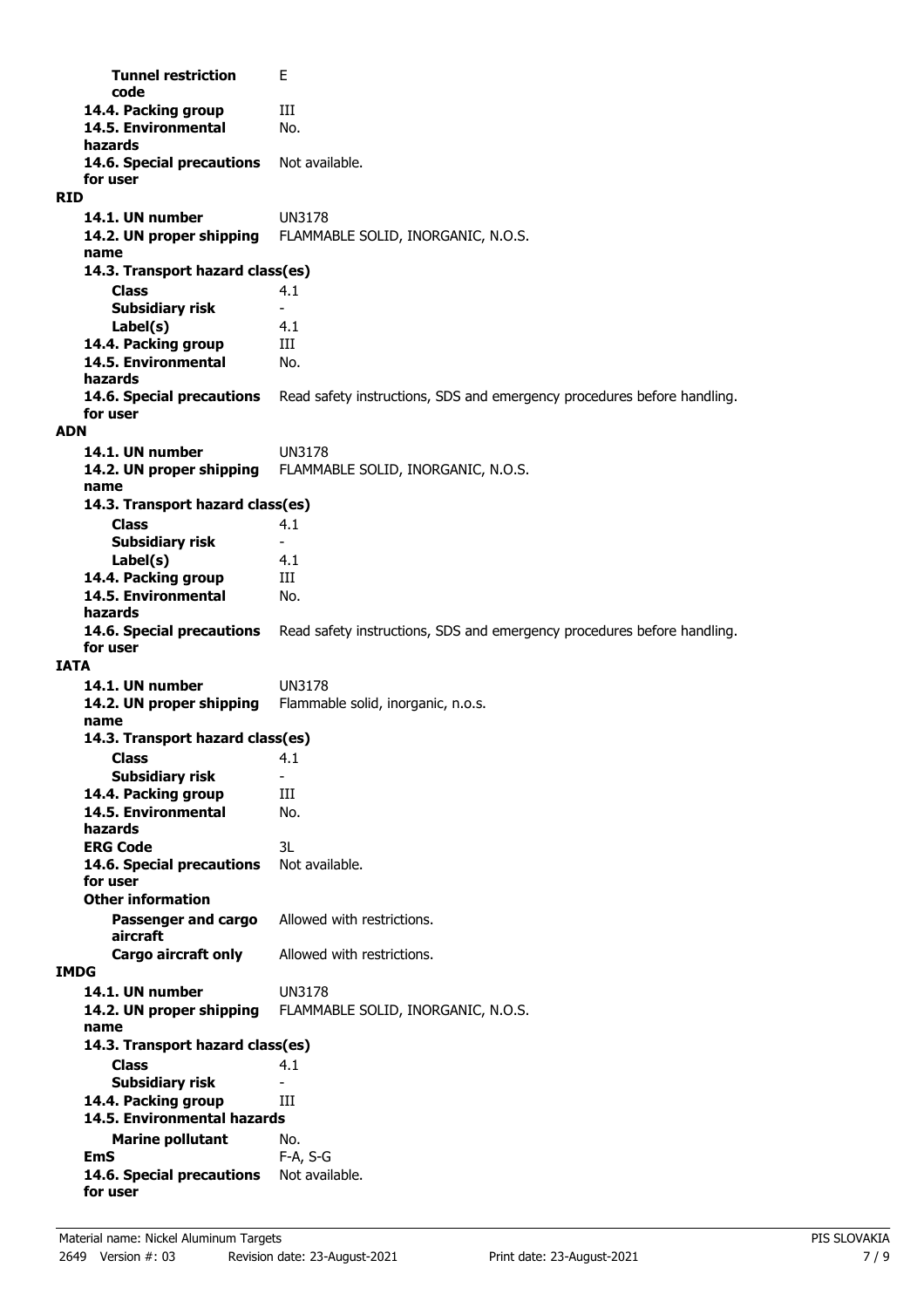

### **SECTION 15: Regulatory information**

**15.1. Safety, health and environmental regulations/legislation specific for the substance or mixture**

### **EU regulations**

**Regulation (EC) No. 1005/2009 on substances that deplete the ozone layer, Annex I and II, as amended** Not listed.

**Regulation (EU) 2019/1021 On persistent organic pollutants (recast), as amended**

#### Not listed.

**Regulation (EU) No. 649/2012 concerning the export and import of dangerous chemicals, Annex I, Part 1 as amended**

#### Not listed.

**Regulation (EU) No. 649/2012 concerning the export and import of dangerous chemicals, Annex I, Part 2 as amended**

#### Not listed.

**Regulation (EU) No. 649/2012 concerning the export and import of dangerous chemicals, Annex I, Part 3 as amended**

Not listed.

**Regulation (EU) No. 649/2012 concerning the export and import of dangerous chemicals, Annex V as amended** Not listed.

**Regulation (EC) No. 166/2006 Annex II Pollutant Release and Transfer Registry, as amended**

Aluminium (CAS 7429-90-5)

NICKEL POWDER; [PARTICLE DIAMETER < 1MM] (CAS 7440-02-0)

**Regulation (EC) No. 1907/2006, REACH Article 59(10) Candidate List as currently published by ECHA** Not listed.

#### **Authorisations**

**Regulation (EC) No. 1907/2006, REACH Annex XIV Substances subject to authorization, as amended** Not listed.

### **Restrictions on use**

**Regulation (EC) No. 1907/2006, REACH Annex XVII Substances subject to restriction on marketing and use as amended**

NICKEL POWDER; [PARTICLE DIAMETER < 1MM] (CAS 7440-02-0)

#### **Directive 2004/37/EC: on the protection of workers from the risks related to exposure to carcinogens and mutagens at work, as amended.**

Not listed.

#### **Other EU regulations**

| Aluminium (CAS 7429-90-5)           | Directive 2012/18/EU on major accident hazards involving dangerous substances, as amended                                                                                                                                                                                             |
|-------------------------------------|---------------------------------------------------------------------------------------------------------------------------------------------------------------------------------------------------------------------------------------------------------------------------------------|
| <b>Other regulations</b>            | The product is classified and labelled in accordance with Regulation (EC) 1272/2008 (CLP<br>Regulation) as amended.                                                                                                                                                                   |
| <b>National regulations</b>         | According to Directive 92/85/EEC as amended, pregnant women should not work with the product,<br>if there is the least risk of exposure.                                                                                                                                              |
|                                     | Young people under 18 years old are not allowed to work with this product according to EU<br>Directive 94/33/EC on the protection of young people at work, as amended. Follow national<br>regulation for work with chemical agents in accordance with Directive 98/24/EC, as amended. |
| 15.2. Chemical safety<br>assessment | No Chemical Safety Assessment has been carried out.                                                                                                                                                                                                                                   |

# **SECTION 16: Other information**

| <b>List of abbreviations</b> | Not available. |
|------------------------------|----------------|
| <b>References</b>            | Not available. |